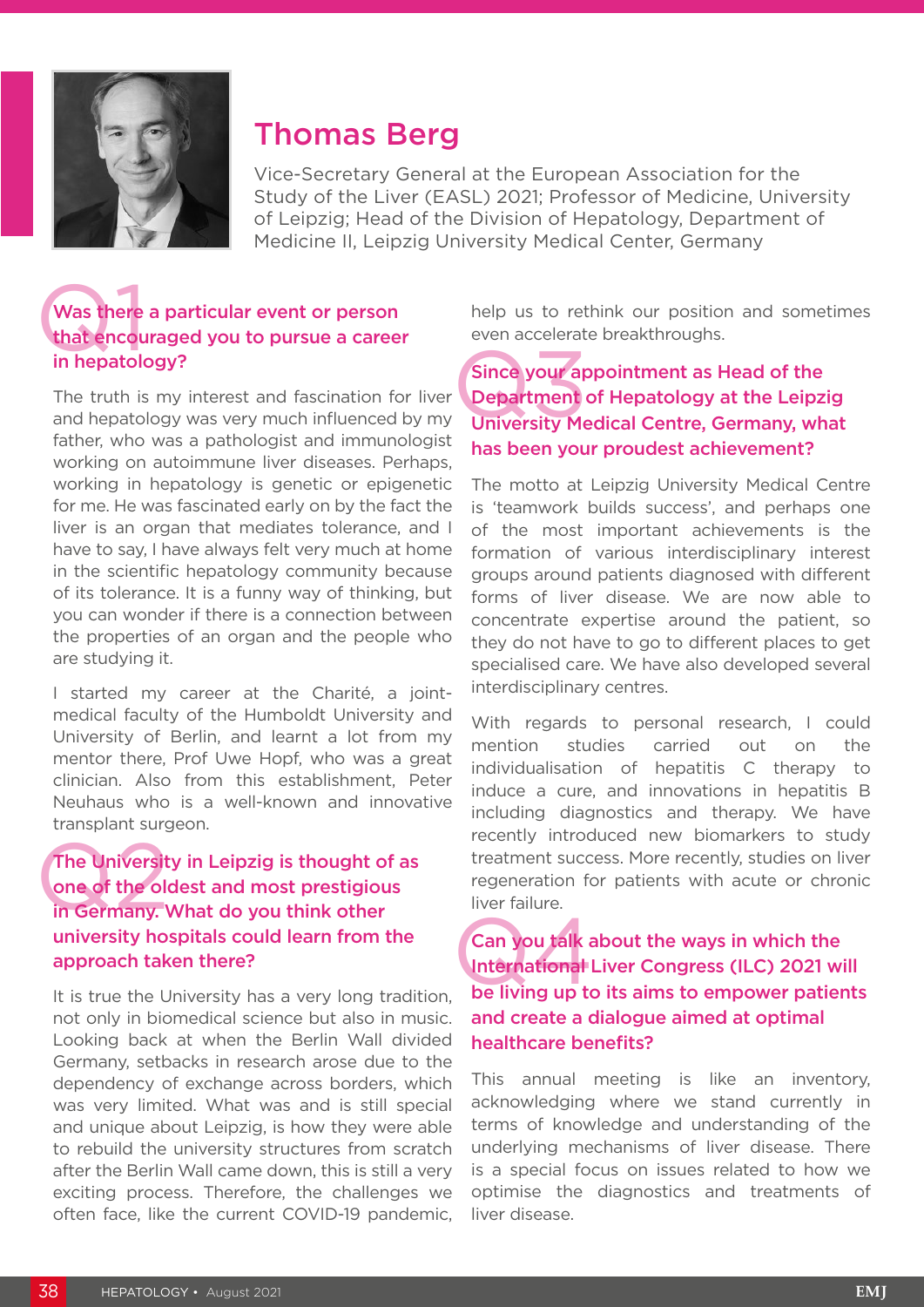The highlights and innovations presented during the ILC may change the way we treat patients with liver disease. These are selected with help from patient groups and are available in the form of webinars or even podcasts etc., which can all be seen on our website and shared with the patients. Then we have patient symposia during or after the ILC, used as ways to disseminate information whilst bringing liver experts and patients together.

We also have our first guidelines written for patients diagnosed with common fatty liver disease, which will be presented during the ILC. Additionally, the relationship with the media is an equally important way of disseminating the information on recent innovations.

**You are curre<br>General for Election** You are currently serving as Vice-Secretary General for European Association for the Study of the Liver (EASL). Could you please explain what this position entails and how it contributes to the success of the ILC?

*"Therefore, the challenges we often face, like the current COVID-19 pandemic, help us rethink our position and sometimes even accelerate breakthroughs."* 

The Secretary General and Vice-Secretary work together with a governing board for a period of 2 years, after this the Vice-Secretary becomes the Secretary General to mark a total term of 4 years. The reasoning for this is allow continuation of the achievements and innovations of your predecessor and begin early work for the following year.

Concerning ILC, as Vice-Secretary I am closely involved and jointly responsible for the final programme including lecture selection, session composition, and implementation of live studio sessions. These sessions will play a large part of this year's ILC, with three to four a day, discussing with delegates and international experts. Although there will not be a face-to-face meeting, we will try to have the highest level of interactivity in the digital meetings and create a platform where people can really connect. I am very much behind this philosophy.

You currently<br>international<br>with research You currently have more than 200 international publications to your name, with research spanning chronic viral hepatitis, liver transplantation, liver